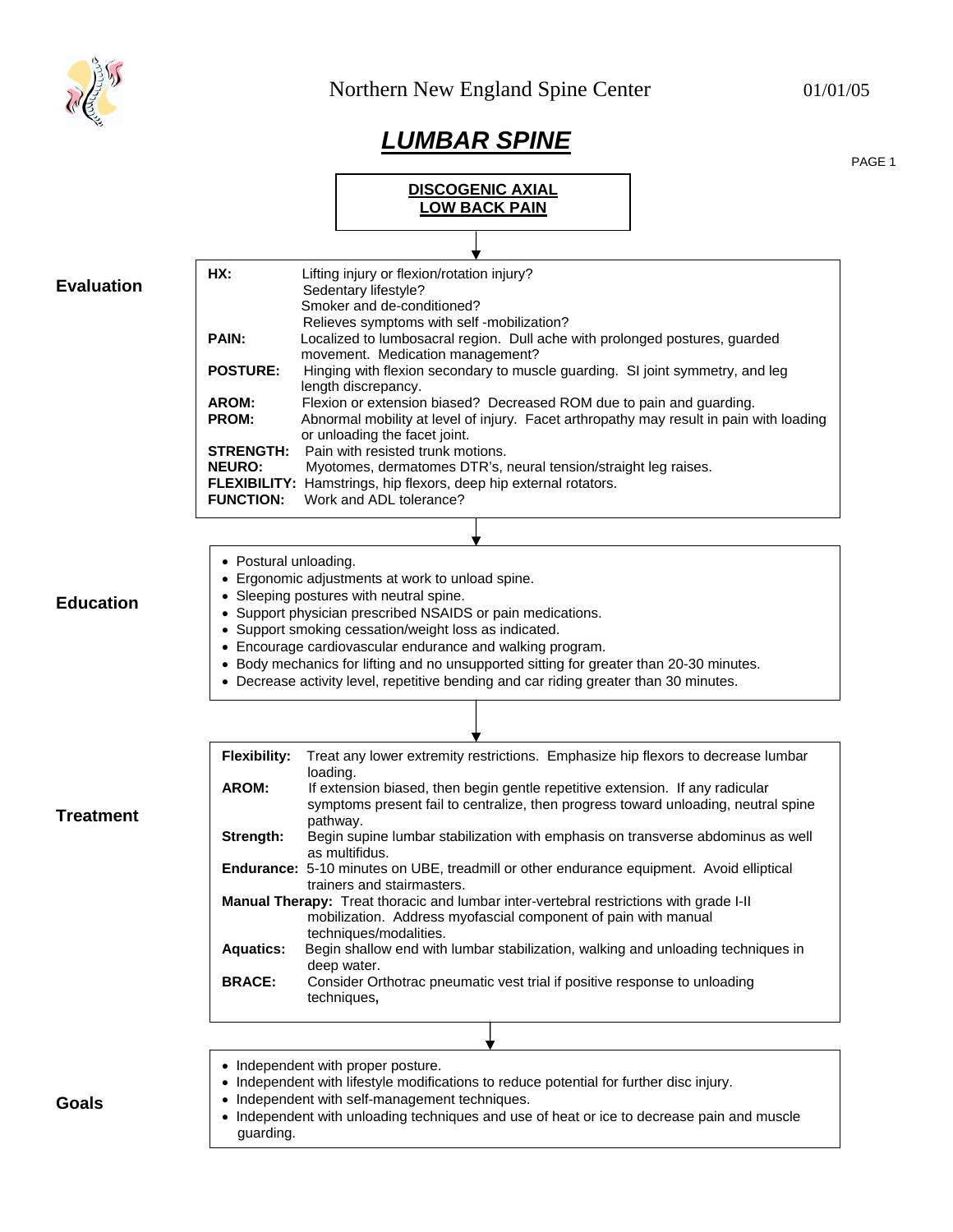

## *LUMBAR SPINE*

PAGE 2

|                   | ACUTE LUMBAR HNP                                                                                                                                                                                                                                                                                                                                                                                                                                                                                                                                                                                                                                                                                                       |
|-------------------|------------------------------------------------------------------------------------------------------------------------------------------------------------------------------------------------------------------------------------------------------------------------------------------------------------------------------------------------------------------------------------------------------------------------------------------------------------------------------------------------------------------------------------------------------------------------------------------------------------------------------------------------------------------------------------------------------------------------|
|                   |                                                                                                                                                                                                                                                                                                                                                                                                                                                                                                                                                                                                                                                                                                                        |
| <b>Evaluation</b> | HX:<br>Lifting, twisting, bending, fall, previous hx of LBP and/or lower<br>extremity radicular sx's.<br>Bowel or bladder dysfunction?<br><b>POSTURE:</b><br>Lateral shift may be present.<br>Flexion or extension biased?<br>AROM:<br><b>PROM</b><br>Thoracolumbar inter-vertebral joint testing if tolerated.<br>FLEXIBILITY: Hip flexors, hamstrings, deep hip external rotators.<br><b>NEURO:</b><br>Myotomes, dermatomes, DTR's, neural tension.<br><b>PAIN:</b><br>Immediate sharp low back, and/or lower extremity pain.<br>Medication usage.<br>Work and ADL tolerance?<br><b>FUNCTION:</b><br><b>UNLOADING:</b> Trial of manual traction if tolerated.                                                        |
|                   |                                                                                                                                                                                                                                                                                                                                                                                                                                                                                                                                                                                                                                                                                                                        |
| <b>Education</b>  | • Bracing recommendations & lifting restrictions.<br>• Postural unloading.<br>• Ergonomic adjustments at work to unload spine.<br>• Sleeping postures with neutral spine.<br>• Support physician prescribed NSAIDS or pain medication.<br>• Support smoking cessation.<br>• Encourage cardiovascular endurance and walking program<br>• Supported sitting for no more than 20-30 minutes<br>• Avoid flexion, rotation, and definitely the combination of the two.                                                                                                                                                                                                                                                      |
|                   |                                                                                                                                                                                                                                                                                                                                                                                                                                                                                                                                                                                                                                                                                                                        |
| Treatment         | <b>Traction:</b><br>Manual supine traction, aquatics lumbar traction, positional<br>distraction techniques, and possible mechanical traction if<br>tolerated.<br><b>Aquatics:</b><br>Lumbar traction in deep water. Lower quadrant flexibility without<br>nerve root irritation. Begin lumbar stabilization in shallow water.<br><b>Flexibility:</b><br>Manual, passive, lower, extremity stretching, if neural tension<br>reactivity remains low.<br>Strength:<br>If unloading techniques have decreased reactivity then begin lumbar<br>stabilization in supine.<br>Endurance: Cardiovascular program such as UBE with low resistance.<br>Manual Therapy: Thoracic and lumbar joint mobilization grade I-II. Address |
|                   | myofascial component with soft tissue techniques. Modalities as<br>needed to decrease muscle guarding.<br>Temporary lumbar corset if needed to decrease reactivity.<br><b>Brace:</b>                                                                                                                                                                                                                                                                                                                                                                                                                                                                                                                                   |
|                   |                                                                                                                                                                                                                                                                                                                                                                                                                                                                                                                                                                                                                                                                                                                        |
| Goals             | • Maintain proper posture both static and dynamic.<br>• Independent with appropriate donning/doffing of corset/brace as indicated.<br>• Independent with icing and/or pain management such as home percutaneous<br>electrical stimulator unit.                                                                                                                                                                                                                                                                                                                                                                                                                                                                         |